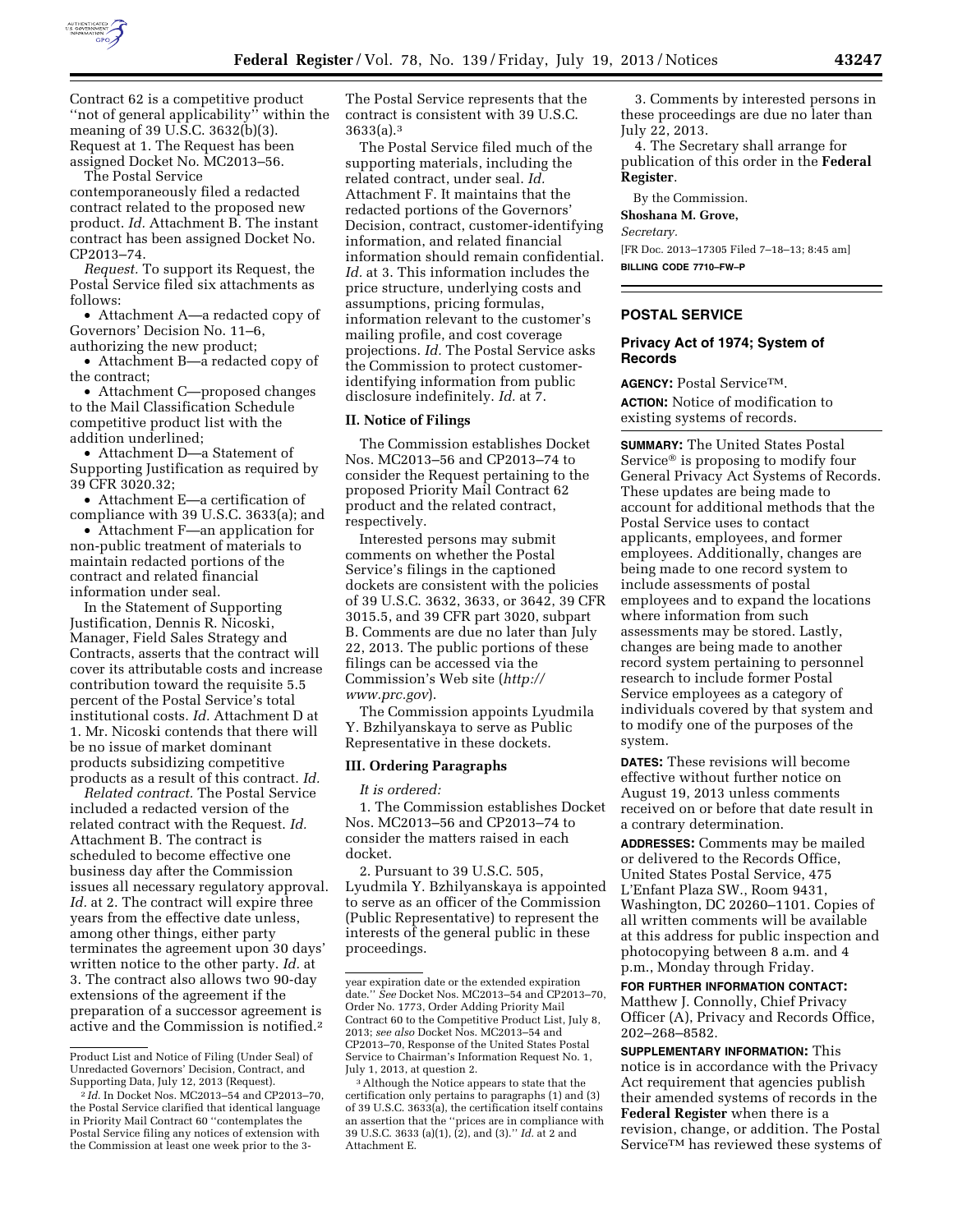records and has determined that these four General Privacy Act Systems of Records should be revised to modify system location, categories of individuals covered by the system, categories of records in the system, purpose(s), retreivability, notification procedure, and record source categories.

#### **I. Background**

The U.S. Postal Service has, as a necessary practice since the inception of its online application process, collected the personal email addresses of applicants and potential applicants as a means of communication. The proposed changes are intended to account for such collection.

Additionally, over the next few years, a substantial portion of the current Postal Service leadership will be eligible to retire. Moreover, a significant organizational transition is changing the competencies and skills that are needed by up-and-coming leadership. Therefore, it is critically important that the Postal Service be ready to assess the capabilities of existing and potential leaders by providing tailored assessments that adequately measure characteristics that are linked directly to the leadership competency models, thereby allowing the Postal Service to identify, develop, and hire top talent into leadership positions. The proposed changes are intended to facilitate such assessments and the storage of information generated from such assessments.

Lastly, the proposed changes are intended to provide Human Resources with the option of contacting former employees, via their personal email addresses, for the purpose of obtaining feedback that will enable the Postal Service to continuously improve its processes.

# **II. Rationale for Changes to USPS Privacy Act Systems of Records**

The systems of records 100.000 General Personal Records and 100.100 Recruiting, Examining, and Placement Records are being modified to account for the collection of personal email addresses from applicants and potential applicants who then become employees.

Additionally, the system of records 100.300 Employee Development and Training Records is being updated to facilitate the assessment services of contractors as part of its continued effort to develop and hire talent into leadership positions.

Lastly, the Postal Service is also proposing additional changes to system of records 100.600 Personnel Research to facilitate assessments by Human Resources of the impact of selection

decisions on applicants within specific demographic categories, including, among other categories, veteran status. Among other things, these changes will enable the Postal Service to obtain feedback from applicants, potential applicants, employees, and former employees via their personal email addresses so that the Postal Service may continuously improve its processes. A minor change is also being made to clarify that Employee Identification Numbers, which are used to identify postal employees in other records systems, will be a category of records in this system.

## **III. Description of Changes to Systems of Records**

The Postal Service is modifying four systems of records listed below. Pursuant to 5 U.S.C. 552a (e)(11), interested persons are invited to submit written data, views, or arguments on this proposal. A report of the proposed modifications has been sent to Congress and to the Office of Management and Budget for their evaluation. The Postal Service does not expect this amended notice to have any adverse effect on individual privacy rights. The affected systems are as follows:

#### **USPS 100.000**

**System Name: General Personnel Records** 

#### **USPS 100.100**

**System Name: Recruiting, Examining, and Placement Records** 

#### **USPS 100.300**

**System Name: Employee Development and Training Records** 

# **USPS 100.600**

## **System Name: Personnel Research Records**

Accordingly, for the reasons stated, the Postal Service proposes changes in the existing system of records as follows:

## **USPS 100.000**

#### **SYSTEM NAME:**

General Personnel Records.

# **CATEGORIES OF RECORDS IN THE SYSTEM:**

\* \* \* \* \* [CHANGE TO READ]

1. *Employee, former employee, and family member information:* Name(s), Social Security Number(s), Employee Identification Number, date(s) of birth, place(s) of birth, marital status, postal assignment information, work contact information, home address(es) and phone number(s), personal email

address, finance number(s), duty location, and pay location. \* \* \* \* \*

#### **USPS 100.100**

#### **SYSTEM NAME:**

Recruiting, Examining, and Placement Records.

#### **CATEGORIES OF RECORDS IN THE SYSTEM:**

\* \* \* \* \*

[CHANGE TO READ] 1. Applicant, potential applicants with candidate profiles, and employee information: Name(s), Social Security Number(s), Candidate Identification Number, Employee Identification Number, date(s) of birth, postal assignment or vacancy/job posting history information, work contact information, home address(es) and phone number(s), personal email address, finance number(s), duty location, and pay location. \* \* \* \* \*

# **USPS 100.300**

#### **SYSTEM NAME:**

Employee Development and Training Records.

#### **SYSTEM LOCATION:**

[CHANGE TO READ] Management training centers, Integrated Business Solutions Services Centers, other USPS facilities where career development and training records are stored, and contractor sites.

#### **CATEGORIES OF RECORDS IN THE SYSTEM:**

\* \* \* \* \* [CHANGE TO READ] *2. Employee development and training information:* Records related to career development, work history, assessments, skills bank participation, USPS- and non-USPS-sponsored training, examinations, evaluations of training, and USPS lodging when a discrepancy report is filed against the student about unauthorized activities while occupying the room.

\* \* \* \* \*

## **USPS 100.600**

#### **SYSTEM NAME:**

Personnel Research Records.

## **CATEGORIES OF INDIVIDUALS COVERED BY THE SYSTEM:**

[CHANGE TO READ] Potential applicants for USPS employment, applicants for USPS employment, USPS employee applicants for reassignment and/or promotion, employees whose work records or solicited responses are used in research projects, and former USPS employees.